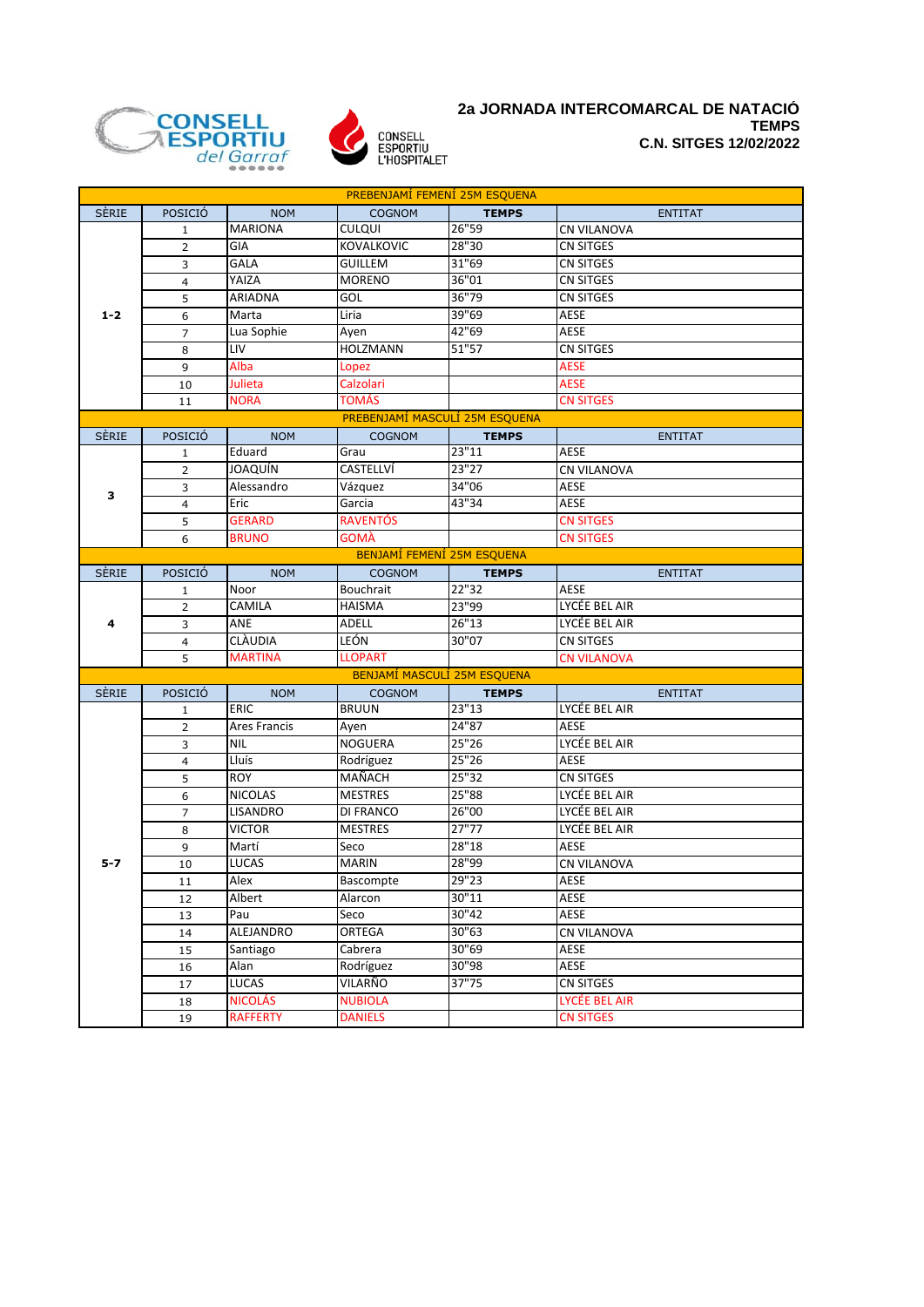| PREBENJAMI FEMENI 25M BRACA |                 |                    |                               |                       |                                 |
|-----------------------------|-----------------|--------------------|-------------------------------|-----------------------|---------------------------------|
| <b>SÈRIE</b>                | POSICIÓ         | <b>NOM</b>         | <b>COGNOM</b>                 | <b>TEMPS</b>          | <b>ENTITAT</b>                  |
|                             | $\mathbf{1}$    | <b>MARIONA</b>     | <b>CULQUI</b>                 | 32"06                 | CN VILANOVA                     |
|                             | $\overline{2}$  | <b>GALA</b>        | <b>GUILLEM</b>                | 36"35                 | CN SITGES                       |
|                             | 3               | GIA                | <b>KOVALKOVIC</b>             | 36"41                 | CN SITGES                       |
| $8-9$                       | $\overline{4}$  | Marta              | Liria                         | 46"11                 | AESE                            |
|                             | 5               | ARIADNA            | GOL                           | 46"29                 | CN SITGES                       |
|                             | 6               | YAIZA              | <b>MORENO</b>                 | 47"24                 | CN SITGES                       |
|                             | $\overline{7}$  | Lua Sophie         | Ayen                          | 1'01''10              | AESE                            |
|                             | 8               | LIV                | HOLZMANN                      | 1'03"22               | CN SITGES                       |
|                             | 9               | Julieta            | Calzolari                     |                       | <b>AESE</b>                     |
|                             | 10              | Alba               | Lopez                         |                       | <b>AESE</b>                     |
|                             | 11              | <b>NORA</b>        | TOMÁS                         |                       | <b>CN SITGES</b>                |
|                             |                 |                    | PREBENJAMÍ MASCULÍ 25M BRAÇA  |                       |                                 |
| <b>SÈRIE</b>                | POSICIÓ         | <b>NOM</b>         | <b>COGNOM</b>                 | <b>TEMPS</b>          | <b>ENTITAT</b>                  |
|                             | $\mathbf{1}$    | <b>JOAQUÍN</b>     | CASTELLVÍ                     | 25"98                 | CN VILANOVA                     |
|                             | $\overline{2}$  | Eduard             | Grau                          | 26"75                 | AESE                            |
| 10                          | 3               | Alessandro         | Vázquez                       | 32''43                | AESE                            |
|                             | $\overline{4}$  | Eric               | Garcia                        | 34"23                 | AESE                            |
|                             | 5               | <b>BRUNO</b>       | GOMÀ                          |                       | <b>CN SITGES</b>                |
|                             | 6               | <b>GERARD</b>      | <b>RAVENTÇOS</b>              |                       | <b>CN SITGES</b>                |
|                             |                 |                    | BENJAMÍ FEMENÍ 25M BRACA      |                       |                                 |
| <b>SÈRIE</b>                | POSICIÓ         | <b>NOM</b>         | <b>COGNOM</b>                 | <b>TEMPS</b>          | <b>ENTITAT</b>                  |
|                             | $\mathbf{1}$    | <b>CAMILA</b>      | <b>HAISMA</b>                 | 26"00                 | LYCÉE BEL AIR                   |
|                             | $\overline{2}$  | Noor               | <b>Bouchrait</b>              | 26''34                | AESE                            |
| 11                          | 3               | ANE                | ADELL                         | 34"19                 | LYCÉE BEL AIR                   |
|                             | 4               | <b>CLÀUDIA</b>     | LEÓN                          | 35"56                 | CN SITGES                       |
|                             | 5               | <b>MARTINA</b>     | <b>LLOPART</b>                |                       | CN VILANOVA                     |
| <b>SÈRIE</b>                | POSICIÓ         |                    | BENJAMÍ MASCULÍ 25M BRAÇA     |                       |                                 |
|                             | $\mathbf{1}$    | <b>NOM</b><br>ERIC | <b>COGNOM</b><br><b>BRUUN</b> | <b>TEMPS</b><br>26"62 | <b>ENTITAT</b><br>LYCÉE BEL AIR |
|                             | $\overline{2}$  | Lluís              | Rodríguez                     | 27"03                 | AESE                            |
|                             | 3               | Martí              | Seco                          | 27"05                 | AESE                            |
|                             | $\overline{4}$  | Ares Francis       | Ayen                          | 27"15                 | AESE                            |
|                             | 5               | <b>VICTOR</b>      | <b>MESTRES</b>                | 28"09                 | LYCÉE BEL AIR                   |
|                             | 6               | LISANDRO           | DI FRANCO                     | 28"68                 | LYCÉE BEL AIR                   |
|                             | $\overline{7}$  | <b>NIL</b>         | <b>NOGUERA</b>                | 28"75                 | LYCÉE BEL AIR                   |
|                             | 8               | <b>NICOLAS</b>     | <b>MESTRES</b>                | 28"78                 | LYCÉE BEL AIR                   |
|                             | 9               | Pau                | Seco                          | 30"76                 | AESE                            |
| $12 - 14$                   | 10              | Alan               | Rodríguez                     | 31"61                 | AESE                            |
|                             | $\overline{11}$ | <b>ROY</b>         | MAÑACH                        | 32"10                 | CN SITGES                       |
|                             | 12              | Albert             | Alarcon                       | 32"31                 | AESE                            |
|                             | 13              | LUCAS              | <b>MARIN</b>                  | 32"44                 | CN VILANOVA                     |
|                             | 14              | Alex               | Bascompte                     | 33"80                 | AESE                            |
|                             | 15              | ALEJANDRO          | ORTEGA                        | 34"19                 | CN VILANOVA                     |
|                             | 16              | Santiago           | Cabrera                       | 35"74                 | AESE                            |
|                             | 17              | <b>LUCAS</b>       | VILARÑO                       | 36"22                 | <b>CN SITGES</b>                |
|                             | 18              | <b>NICOLÁS</b>     | <b>NUBIOLA</b>                |                       | LYCÉE BEL AIR                   |
|                             | 19              | <b>RAFFERTY</b>    | <b>DANIELS</b>                |                       | <b>CN SITGES</b>                |
|                             |                 |                    |                               |                       |                                 |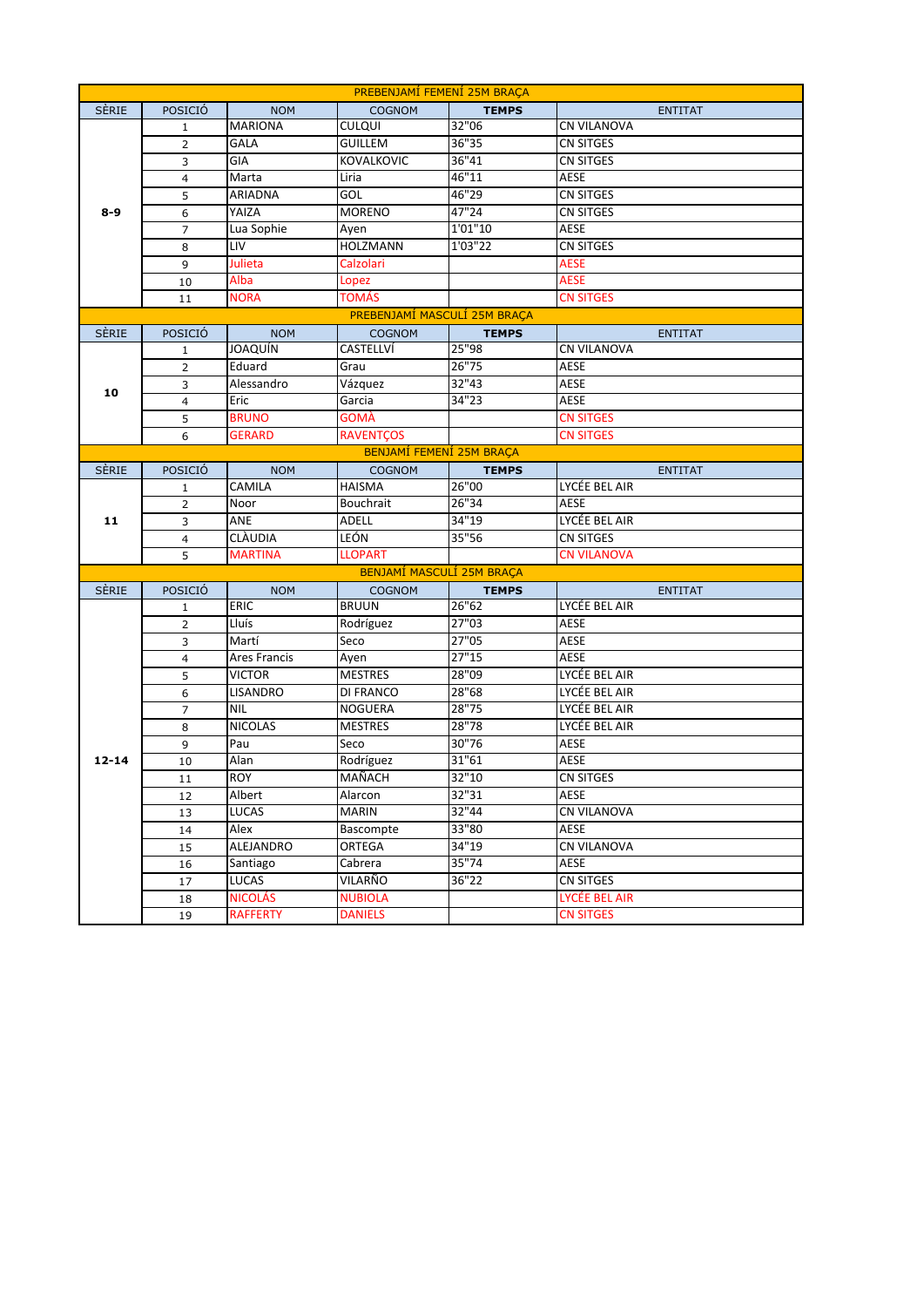| RELLEUS PREBENJAMÍ MIXTE 4x25M LLIURES |                                     |                      |              |                    |  |  |  |  |
|----------------------------------------|-------------------------------------|----------------------|--------------|--------------------|--|--|--|--|
| <b>SÈRIE</b>                           | POSICIÓ                             | EQUIP                | <b>TEMPS</b> | <b>ENTITAT</b>     |  |  |  |  |
|                                        |                                     | AESE 1               | 2'04"42      | <b>AESE</b>        |  |  |  |  |
| 15                                     | 2                                   | <b>CN SITGES 1</b>   | 2'18"82      | <b>CN SITGES</b>   |  |  |  |  |
|                                        | 3                                   | <b>CN SITGES 2</b>   |              | <b>CN SITGES</b>   |  |  |  |  |
|                                        | RELLEUS BENJAMÍ MIXTE 4x25M LLIURES |                      |              |                    |  |  |  |  |
| <b>SÈRIE</b>                           | POSICIÓ                             | <b>EQUIP</b>         | <b>TEMPS</b> | <b>ENTITAT</b>     |  |  |  |  |
|                                        |                                     | LYCÉE BEL AIR 1      | 1'27"19      | LYCÉE BEL AIR      |  |  |  |  |
|                                        | 2                                   | AESE 1               | 1'35"52      | <b>AESE</b>        |  |  |  |  |
| 16                                     | 3                                   | <b>CN VILANOVA 1</b> | 1'40"58      | <b>CN VILANOVA</b> |  |  |  |  |
|                                        | $\overline{4}$                      | AESE <sub>2</sub>    | 1'50"25      | <b>AESE</b>        |  |  |  |  |
|                                        | 5                                   | <b>CN SITGES 1</b>   |              | <b>CN SITGES</b>   |  |  |  |  |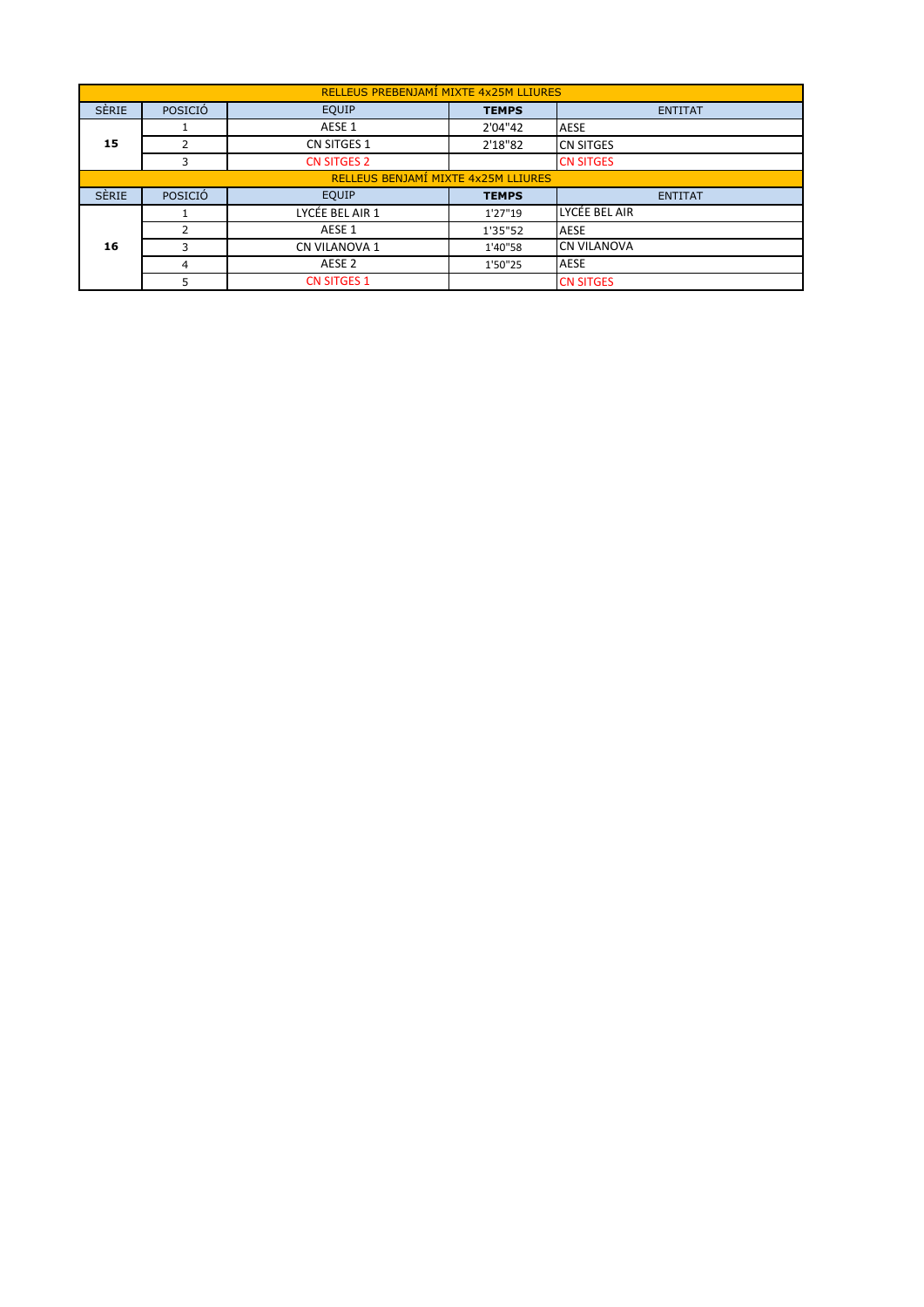| <b>ALEVI FEMENI 50M ESQUENA</b> |                |                          |                                           |              |                      |  |  |  |
|---------------------------------|----------------|--------------------------|-------------------------------------------|--------------|----------------------|--|--|--|
| <b>SERIE</b>                    | POSICIÓ        | <b>NOM</b>               | <b>COGNOM</b>                             | <b>TEMPS</b> | <b>ENTITAT</b>       |  |  |  |
|                                 | $\mathbf{1}$   | TANIA                    | FERHANI                                   | 41"39        | LYCÉE BEL AIR        |  |  |  |
|                                 | $\overline{2}$ | CARLA                    | CARNICER                                  | 42"75        | CN VILANOVA          |  |  |  |
| 17                              | 3              | SIVAN                    | <b>HOLZMANN</b>                           | 46"61        | CN SITGES            |  |  |  |
|                                 | 4              | ARIANA                   | OLANO                                     | 47"93        | LYCÉE BEL AIR        |  |  |  |
|                                 | 5              | EMMA                     | MARTOS                                    | 53"94        | LYCÉE BEL AIR        |  |  |  |
| ALEVÍ MASCULÍ 50M ESQUENA       |                |                          |                                           |              |                      |  |  |  |
| <b>SERIE</b>                    | POSICIÓ        | <b>NOM</b>               | <b>COGNOM</b>                             | <b>TEMPS</b> | <b>ENTITAT</b>       |  |  |  |
|                                 | $\mathbf{1}$   | SAMUEL                   | MUÑOZ                                     | 44"23        | <b>CN VILANOVA</b>   |  |  |  |
|                                 | $\overline{2}$ | Mauro                    | Navarro                                   | 44"91        | <b>AESE</b>          |  |  |  |
|                                 | 3              | <b>IMANOL</b>            | <b>ARANGO</b>                             | 49"19        | <b>CN VILANOVA</b>   |  |  |  |
|                                 | 4              | <b>BALDO</b>             | <b>BALLESTER</b>                          | 1'00"59      | LYCÉE BEL AIR        |  |  |  |
| 18                              | 5              | NICOLÁS                  | BALLESTER                                 | 1'02"94      | LYCÉE BEL AIR        |  |  |  |
|                                 | 6              | Valentino                | <b>Nicolas</b>                            |              | AESE                 |  |  |  |
|                                 | $\overline{7}$ | <b>BIEL</b>              | VELLET                                    |              | LYCÉE BEL AIR        |  |  |  |
|                                 | 8              | <b>MAURO</b>             | ARNAL                                     |              | LYCÉE BEL AIR        |  |  |  |
|                                 |                |                          | <b>INFANTIL FEMENI 100M ESQUENA</b>       |              |                      |  |  |  |
| <b>SÈRIE</b>                    | POSICIÓ        | <b>NOM</b>               | <b>COGNOM</b>                             | <b>TEMPS</b> | <b>ENTITAT</b>       |  |  |  |
|                                 | $\mathbf{1}$   | LAURA                    | <b>BORRELL</b>                            | 1'28"09      | LYCÉE BEL AIR        |  |  |  |
|                                 | $\overline{2}$ | TANIA                    | BRUUN                                     | 1'44"08      | LYCÉE BEL AIR        |  |  |  |
|                                 | 3              | CANDELA                  | GARCÍA                                    | 1'47"51      | LYCÉE BEL AIR        |  |  |  |
| 19                              | $\overline{4}$ | CARLA                    | VALLVERDÚ                                 | 2'06"36      | <b>CN VILANOVA</b>   |  |  |  |
|                                 | 5              | <b>LOLA</b>              | VERGÉS                                    |              | <b>CN SITGES</b>     |  |  |  |
|                                 | 6              | <b>INÉS</b>              | PEIRÓ                                     |              | LYCÉE BEL AIR        |  |  |  |
|                                 | $\overline{7}$ | ANNA                     | GALLARDO                                  |              | LYCÉE BEL AIR        |  |  |  |
|                                 |                |                          | <b>INFANTIL MASCULI 100M ESQUENA</b>      |              |                      |  |  |  |
|                                 |                |                          |                                           |              |                      |  |  |  |
| <b>SÈRIE</b>                    | POSICIÓ        | <b>NOM</b>               | <b>COGNOM</b>                             | <b>TEMPS</b> | <b>ENTITAT</b>       |  |  |  |
|                                 | $\mathbf{1}$   | TOM                      | SERRANO                                   | 1'31"50      | LYCÉE BEL AIR        |  |  |  |
|                                 | $\overline{2}$ | том                      | <b>MENARGUES</b>                          | 1'44"98      | LYCÉE BEL AIR        |  |  |  |
|                                 | 3              | GABRIEL                  | <b>REY</b>                                | 2'00"09      | <b>CN VILANOVA</b>   |  |  |  |
| 20                              | $\overline{4}$ | IVAN                     | <b>MARTOS</b>                             | 2'04"97      | LYCÉE BEL AIR        |  |  |  |
|                                 | 5              | ARNAU                    | <b>DE ARIAS</b>                           | 2'08"64      | <b>CN VILANOVA</b>   |  |  |  |
|                                 | 6              | <b>MALIK</b>             | CHERCHALI                                 | 2'17"84      | LYCÉE BEL AIR        |  |  |  |
|                                 |                |                          | CADET/JUVENIL/JUNIOR FEMENÍ 100M ESQUENA  |              |                      |  |  |  |
| SÈRIE                           | POSICIÓ        | <b>NOM</b>               | <b>COGNOM</b>                             | <b>TEMPS</b> | <b>ENTITAT</b>       |  |  |  |
|                                 | $\mathbf{1}$   | ABRIL                    | GONZALEZ                                  | 1'24"44      | <b>CN VILANOVA</b>   |  |  |  |
|                                 | $\overline{2}$ | <b>NORA</b>              | <b>RUBIRA</b>                             | 1'28"02      | <b>CN VILANOVA</b>   |  |  |  |
|                                 | 3              | <b>MARIONA</b>           | CARVAJAL                                  | 1'31"74      | CN VILANOVA          |  |  |  |
|                                 | $\overline{4}$ | Lerin Vanessa            | Gimenez                                   | 1'36"78      | <b>CN HOSPITALET</b> |  |  |  |
| 21                              | $\overline{5}$ | Ainoa                    | Requejo                                   | 1'38"39      | <b>CN HOSPITALET</b> |  |  |  |
|                                 | 6              | <b>LILY ROSE</b>         | BARON                                     | 1'38"81      | LYCÉE BEL AIR        |  |  |  |
|                                 | 7              | Carla                    | Gallego                                   | 1'52"69      | <b>CN HOSPITALET</b> |  |  |  |
|                                 | 8              | <b>SOFIYA</b>            | <b>KENZINA</b>                            |              | <b>CN SITGES</b>     |  |  |  |
|                                 |                |                          | CADET/JUVENIL/JUNIOR MASCULI 100M ESQUENA |              |                      |  |  |  |
| <b>SERIE</b>                    | POSICIÓ        | <b>NOM</b>               | <b>COGNOM</b>                             | <b>TEMPS</b> | <b>ENTITAT</b>       |  |  |  |
|                                 | $\mathbf{1}$   | AXEL                     | BOLEDA                                    | 1'15"16      | LYCÉE BEL AIR        |  |  |  |
|                                 | $\overline{2}$ | LEO                      | <b>BESSON</b>                             | 1'19''27     | LYCÉE BEL AIR        |  |  |  |
|                                 | 3              | DANI                     | DATO                                      | 1'21"69      | LYCÉE BEL AIR        |  |  |  |
|                                 | 4              | <b>FRANCESC</b>          | CARNICER                                  | 1'29"59      | <b>CN VILANOVA</b>   |  |  |  |
| 22                              | 5              | <b>MARIO</b>             | AMILLS                                    | 1'31"83      | CN VILANOVA          |  |  |  |
|                                 | 6              | ABEL                     | SERRA                                     | 1'36"48      | <b>CN VILANOVA</b>   |  |  |  |
|                                 | 7<br>$\bf 8$   | MAXIME<br><b>PLATONS</b> | RENAULT<br><b>GOILO</b>                   | 1'41"53      | LYCÉE BEL AIR        |  |  |  |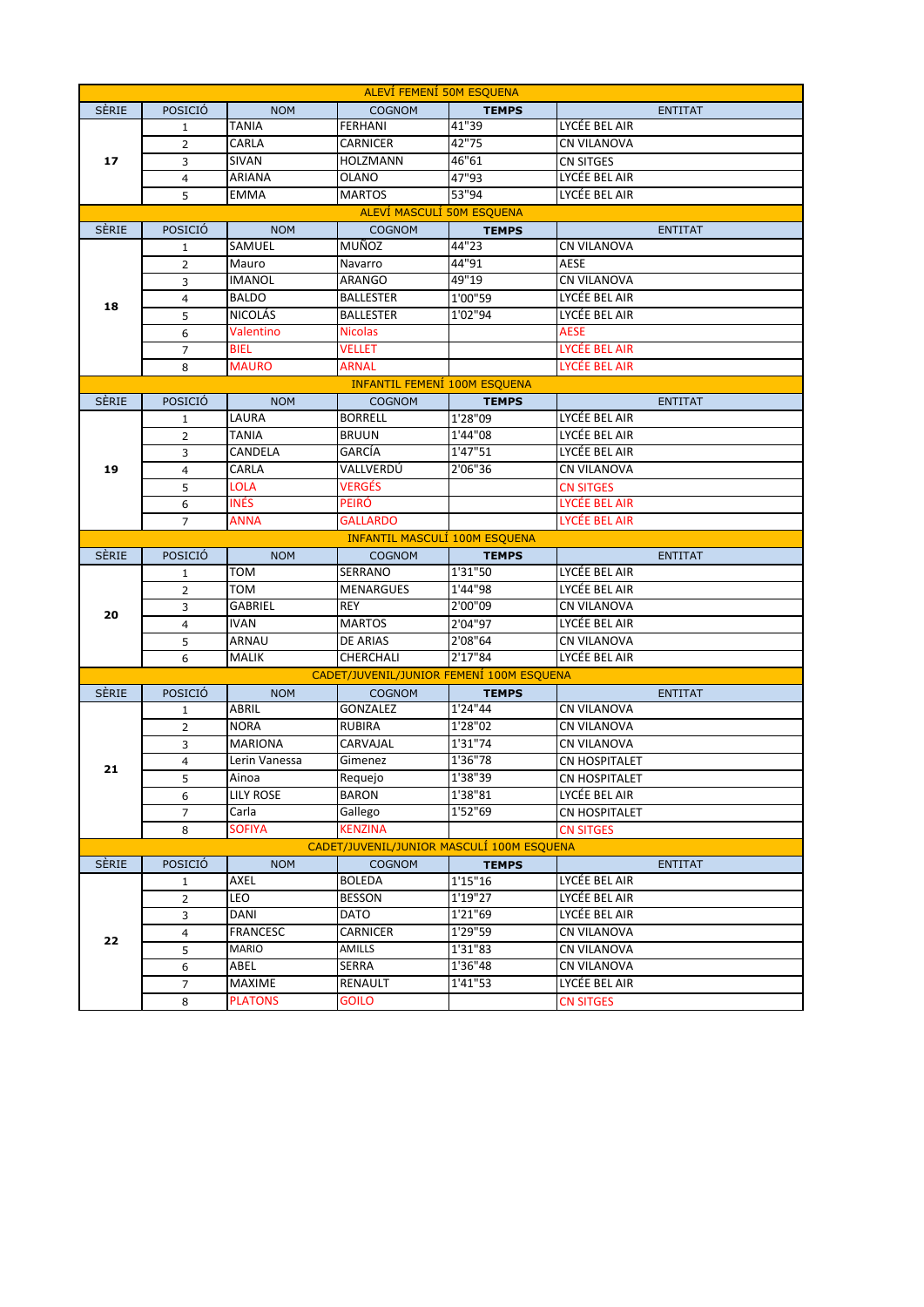| ALEVÍ FEMENÍ 50M BRACA |                |                |                                         |              |                           |  |
|------------------------|----------------|----------------|-----------------------------------------|--------------|---------------------------|--|
| <b>SERIE</b>           | POSICIÓ        | <b>NOM</b>     | <b>COGNOM</b>                           | <b>TEMPS</b> | <b>ENTITAT</b>            |  |
|                        | $\mathbf{1}$   | CARLA          | CARNICER                                | 47"46        | <b>CN VILANOVA</b>        |  |
| 23                     | $\overline{2}$ | SIVAN          | <b>HOLZMANN</b>                         | 47"49        | CN SITGES                 |  |
|                        | 3              | ARIANA         | OLANO                                   | 50"56        | LYCÉE BEL AIR             |  |
|                        | 4              | <b>EMMA</b>    | <b>MARTOS</b>                           | 52"44        | LYCÉE BEL AIR             |  |
|                        | 5              | TANIA          | <b>FERHANI</b>                          | 54"36        | LYCÉE BEL AIR             |  |
|                        |                |                | <b>ALEVI MASCULI 50M BRAÇA</b>          |              |                           |  |
| <b>SERIE</b>           | POSICIÓ        | <b>NOM</b>     | <b>COGNOM</b>                           | <b>TEMPS</b> | <b>ENTITAT</b>            |  |
|                        | $\mathbf{1}$   | SAMUEL         | MUÑOZ                                   | 52"26        | <b>CN VILANOVA</b>        |  |
|                        | $\overline{2}$ | <b>BALDO</b>   | <b>BALLESTER</b>                        | 56''73       | LYCÉE BEL AIR             |  |
|                        | 3              | IMANOL         | ARANGO                                  | 58"71        | <b>CN VILANOVA</b>        |  |
| 24                     | 4              | NICOLÁS        | BALLESTER                               | 1'12"59      | LYCÉE BEL AIR             |  |
|                        | 5              | Valentino      | <b>Nicolas</b>                          |              | <b>AESE</b>               |  |
|                        | 6              | <b>BIEL</b>    | <b>VELLET</b>                           |              | LYCÉE BEL AIR             |  |
|                        |                | <b>Mauro</b>   |                                         |              | <b>AESE</b>               |  |
|                        | $\overline{7}$ |                | <b>Navarro</b>                          |              |                           |  |
|                        |                |                | <b>INFANTIL FEMENI 100M BRAÇA</b>       |              |                           |  |
| <b>SERIE</b>           | POSICIÓ        | <b>NOM</b>     | <b>COGNOM</b>                           | <b>TEMPS</b> | <b>ENTITAT</b>            |  |
|                        | $\mathbf{1}$   | LAURA          | <b>BORRELL</b>                          | 1'47"31      | LYCÉE BEL AIR             |  |
|                        | $\overline{2}$ | CARLA          | VALLVERDÚ                               | 1'58"06      | <b>CN VILANOVA</b>        |  |
|                        | 3              | TANIA          | <b>BRUUN</b>                            | 2'06"86      | LYCÉE BEL AIR             |  |
| 25                     | $\overline{4}$ | CANDELA        | GARCÍA                                  | 2'17"62      | LYCÉE BEL AIR             |  |
|                        | 5              | <b>INÉS</b>    | PEIRÓ                                   |              | LYCÉE BEL AIR             |  |
|                        | 6              | <b>LOLA</b>    | VERGÉS                                  |              | <b>CN SITGES</b>          |  |
|                        | $\overline{7}$ | <b>ANNA</b>    | GALLARDO                                |              | LYCÉE BEL AIR             |  |
|                        |                |                | <b>INFANTIL MASCULÍ 100M BRACA</b>      |              |                           |  |
| <b>SERIE</b>           | POSICIÓ        | <b>NOM</b>     | <b>COGNOM</b>                           | <b>TEMPS</b> | <b>ENTITAT</b>            |  |
|                        | $\mathbf{1}$   | TOM            | SERRANO                                 | 1'42"18      | LYCÉE BEL AIR             |  |
|                        | $\overline{2}$ | <b>IVAN</b>    | <b>MARTOS</b>                           | 1'53"47      | LYCÉE BEL AIR             |  |
| 26                     | 3              | том            | <b>MENARGUES</b>                        | 1'55"14      | LYCÉE BEL AIR             |  |
|                        | 4              | GABRIEL        | <b>REY</b>                              | 2'19"04      | <b>CN VILANOVA</b>        |  |
|                        |                |                |                                         |              |                           |  |
|                        | 5              | MALIK          | CHERCHALI                               | 2'30"07      | LYCÉE BEL AIR             |  |
|                        | 6              | ARNAU          | DE ARIAS                                | 2'42"50      | <b>CN VILANOVA</b>        |  |
|                        |                |                | CADET/JUVENIL/JUNIOR FEMENÍ 100M BRAÇA  |              |                           |  |
| <b>SERIE</b>           | POSICIÓ        | <b>NOM</b>     | <b>COGNOM</b>                           | <b>TEMPS</b> | <b>ENTITAT</b>            |  |
|                        | $\mathbf{1}$   | ABRIL          | GONZALEZ                                | 1'40"25      | <b>CN VILANOVA</b>        |  |
|                        | $\overline{2}$ | <b>MARIONA</b> | CARVAJAL                                | 1'42"59      | CN VILANOVA               |  |
| 27                     | 3              | Sara           | Pascual                                 | 1'49"70      | CLUB NATACIÓ L'HOSPITALET |  |
|                        | 4              | Ainoa          | Requejo                                 | 1'54"21      | CLUB NATACIÓ L'HOSPITALET |  |
|                        | 5              | Lucia          | Navarro                                 | 1'55"05      | CLUB NATACIÓ L'HOSPITALET |  |
|                        |                |                | CADET/JUVENIL/JUNIOR FEMENÍ 100M BRAÇA  |              |                           |  |
| <b>SERIE</b>           | POSICIÓ        | <b>NOM</b>     | <b>COGNOM</b>                           | <b>TEMPS</b> | <b>ENTITAT</b>            |  |
|                        | 1              | CHLOE          | <b>CHARPENTIER</b>                      | 1'38"34      | LYCÉE BEL AIR             |  |
|                        | $\overline{2}$ | IRENE          | ALMAZÁN                                 | 1'38"96      | LYCÉE BEL AIR             |  |
| 28                     | 3              | NORA           | <b>RUBIRA</b>                           | 1'39"91      | <b>CN VILANOVA</b>        |  |
|                        | $\overline{4}$ | LILY ROSE      | BARON                                   | 1'46"34      | LYCÉE BEL AIR             |  |
|                        | 5              | <b>SOFIYA</b>  | <b>KENZINA</b>                          |              | <b>CN SITGES</b>          |  |
|                        |                |                | CADET/JUVENIL/JUNIOR MASCULÍ 100M BRACA |              |                           |  |
| <b>SERIE</b>           | POSICIÓ        | <b>NOM</b>     | <b>COGNOM</b>                           | <b>TEMPS</b> | <b>ENTITAT</b>            |  |
|                        | $\mathbf{1}$   | Ivan           | Mármol                                  | 1'41"27      | CLUB NATACIÓ L'HOSPITALET |  |
|                        | $\overline{2}$ | Hector         | López                                   | 1'42"00      | CLUB NATACIÓ L'HOSPITALET |  |
|                        | 3              | FRANCESC       | CARNICER                                | 1'46"30      | <b>CN VILANOVA</b>        |  |
| 29                     | $\overline{4}$ | ABEL           | SERRA                                   | 1'50"79      | CN VILANOVA               |  |
|                        | 5              | <b>MARIO</b>   | AMILLS                                  | 1'54"19      | CN VILANOVA               |  |
|                        | 6              | <b>PLATONS</b> | <b>GOILO</b>                            |              | <b>CN SITGES</b>          |  |
|                        |                |                | CADET/JUVENIL/JUNIOR MASCULI 100M BRAÇA |              |                           |  |
| <b>SERIE</b>           | POSICIÓ        | <b>NOM</b>     | <b>COGNOM</b>                           | <b>TEMPS</b> | <b>ENTITAT</b>            |  |
|                        | 1              | LEO            | <b>BESSON</b>                           | 1'29"14      | LYCÉE BEL AIR             |  |
|                        | $\overline{2}$ | Demian         | Melnyk                                  | 1'30"07      | CLUB NATACIÓ L'HOSPITALET |  |
| 30                     | 3              | Axel           | Teruel                                  | 1'33"16      | CLUB NATACIÓ L'HOSPITALET |  |
|                        | $\overline{4}$ | MAXIME         | RENAULT                                 | 1'40"48      | LYCÉE BEL AIR             |  |